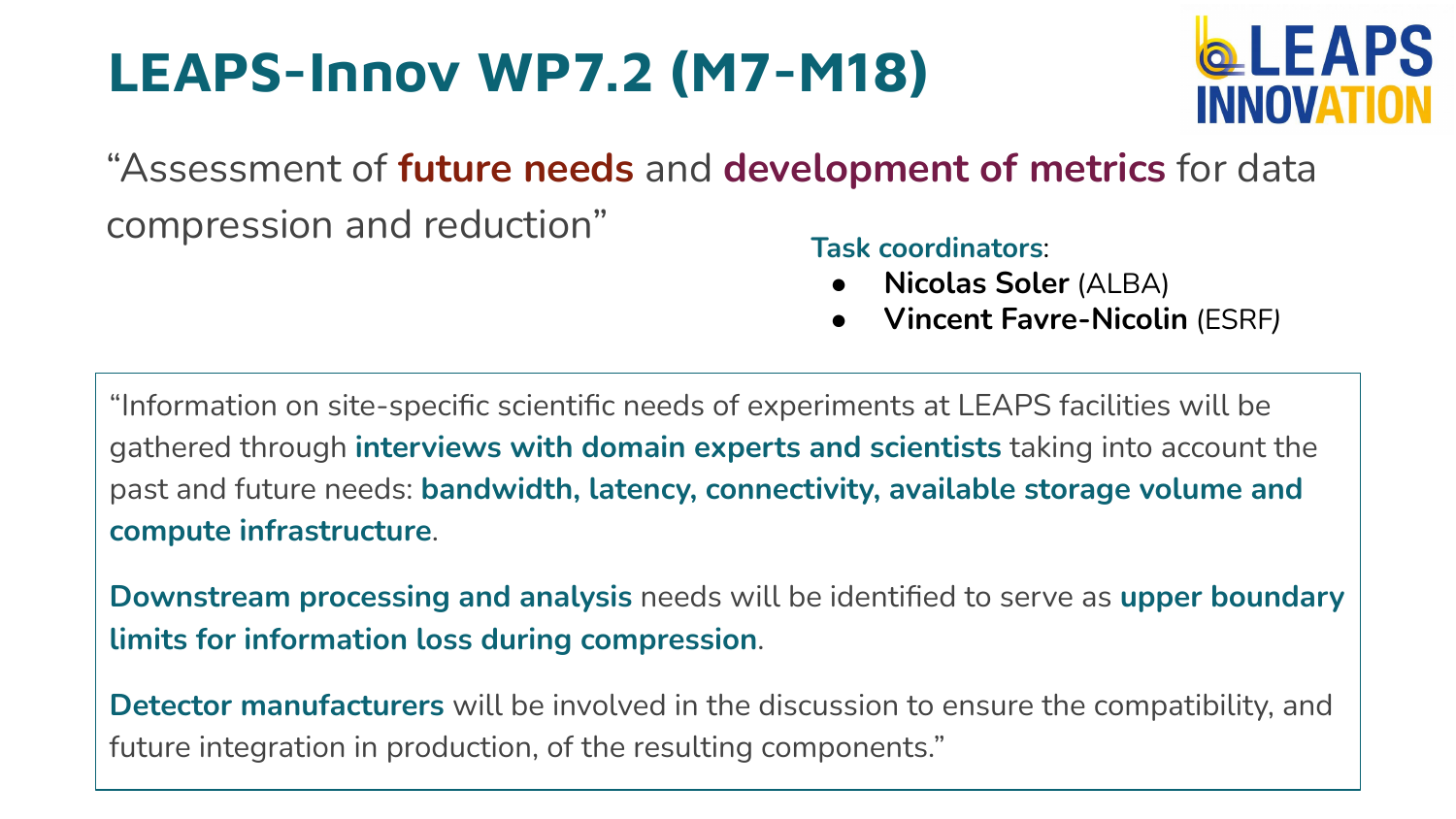"Research will also be conducted to **identify the techniques which generate the most data** and to develop metrics which assess the effect of data reduction on the quality of the final result. The most likely candidates are **serial crystallography and single-particle imaging**, multiple types of **tomography**, and most **high-resolution imaging** techniques.

**Metrics will be developed to evaluate the data explosion problem** and to assess the **impact of the data reduction and compression solutions** developed in task 7.3. The performance of the various reduction strategies will be investigated, with the goal of **achieving close to real-time performance** in data reduction.

This task will be carried out in consultation with **scientists and external industrial experts** in data reduction. Contacts have been already established with industrial experts in data compression and specifically the Blosc community, IBM and StreamHPC"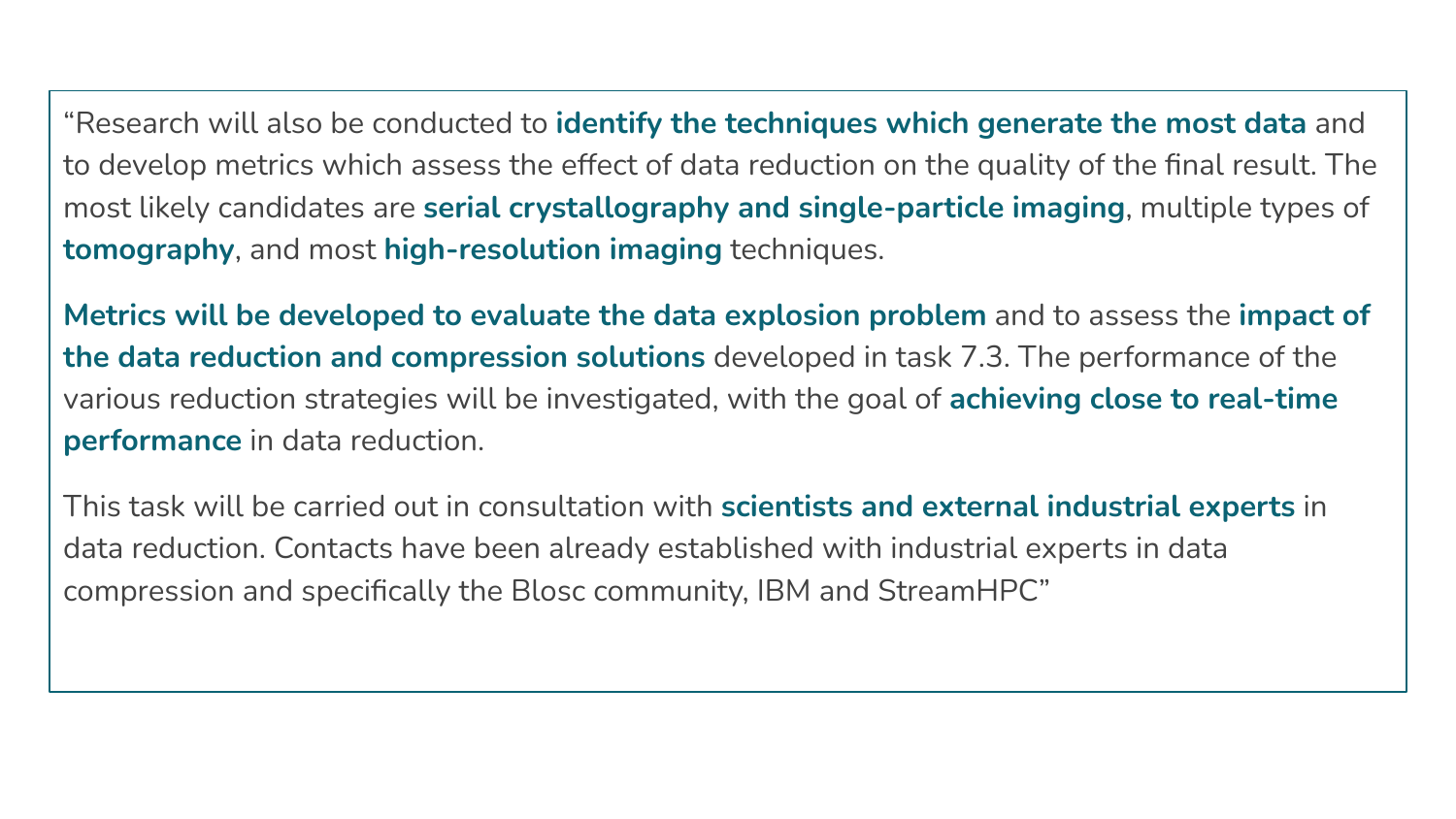## **LEAPS-Innov WP7.2: main tasks**

- 1) **Site-specific needs** (volume, bandwidth): already asked in email, we'll see the partners answers. A more formal/detailed poll later on ?
- 2) "**Upper boundary limits for information loss** during compression": **lossy compression/data reduction**. Need a specific survey among facilities for that. Or better, a poll per community (e.g. serial Xtallography, powder diffraction, tomography, etc..)
- 3) **Metrics**:
	- a) global, technique-specific (volume reduction and compression + decompression speed)
	- b) loss of information (acceptability per technique/community)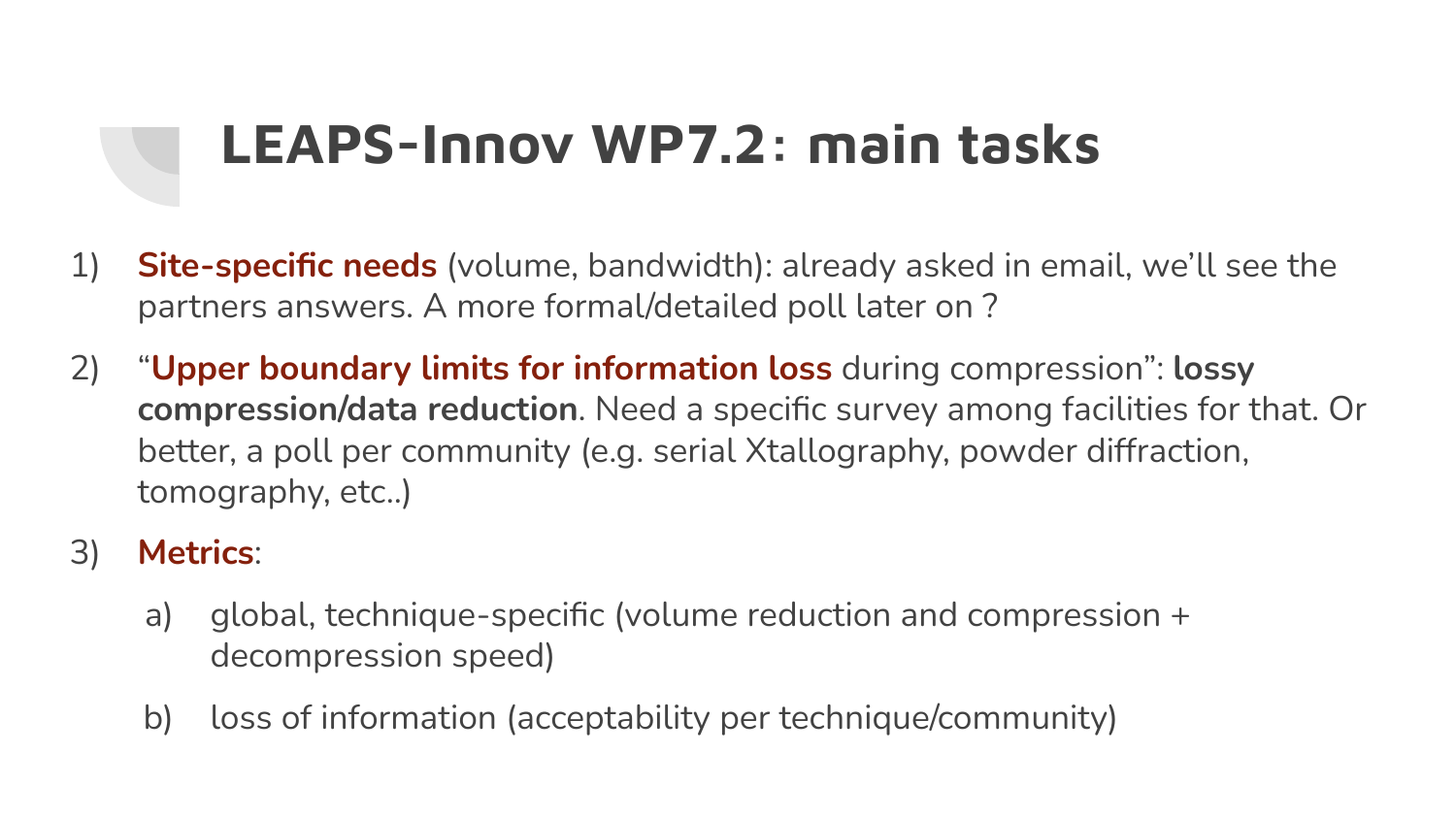## **Need from each partner**

- Poll on **global needs**
- **What techniques** each partner wants to spend time on during WP7. Both development/datasets but also if they can get the scientific community involved for tests. Might be easier if partners would specialise on **1 or 2 techniques**.
- What **compression scheme** (lossy/not lossy) are already used/developed, or planned
- **Gather names/contacts** per technique for **a)** development and **b)** scientists. Once the 'target' techniques have actually been chosen ??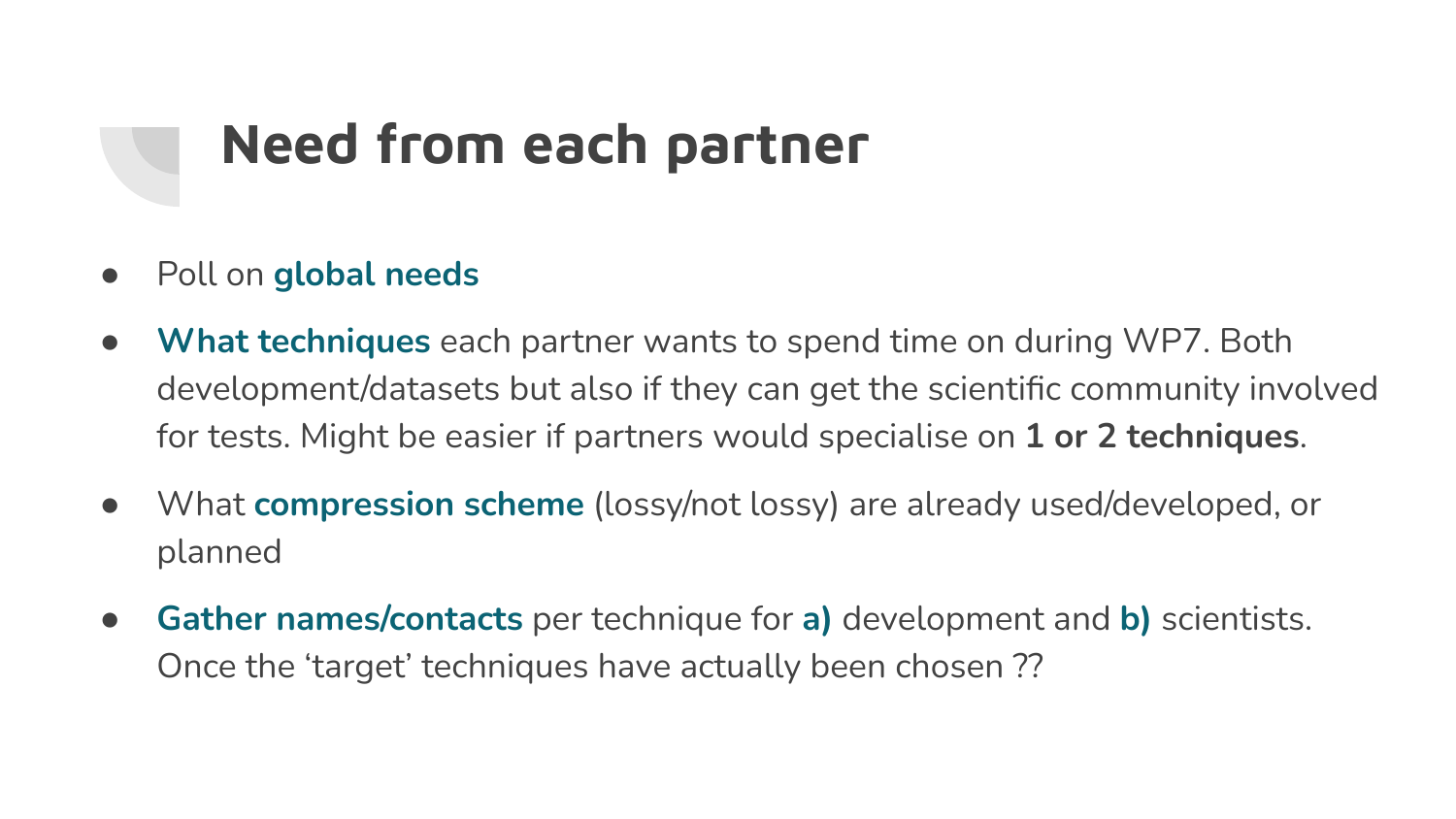**Poll results: Techniques and compression needs**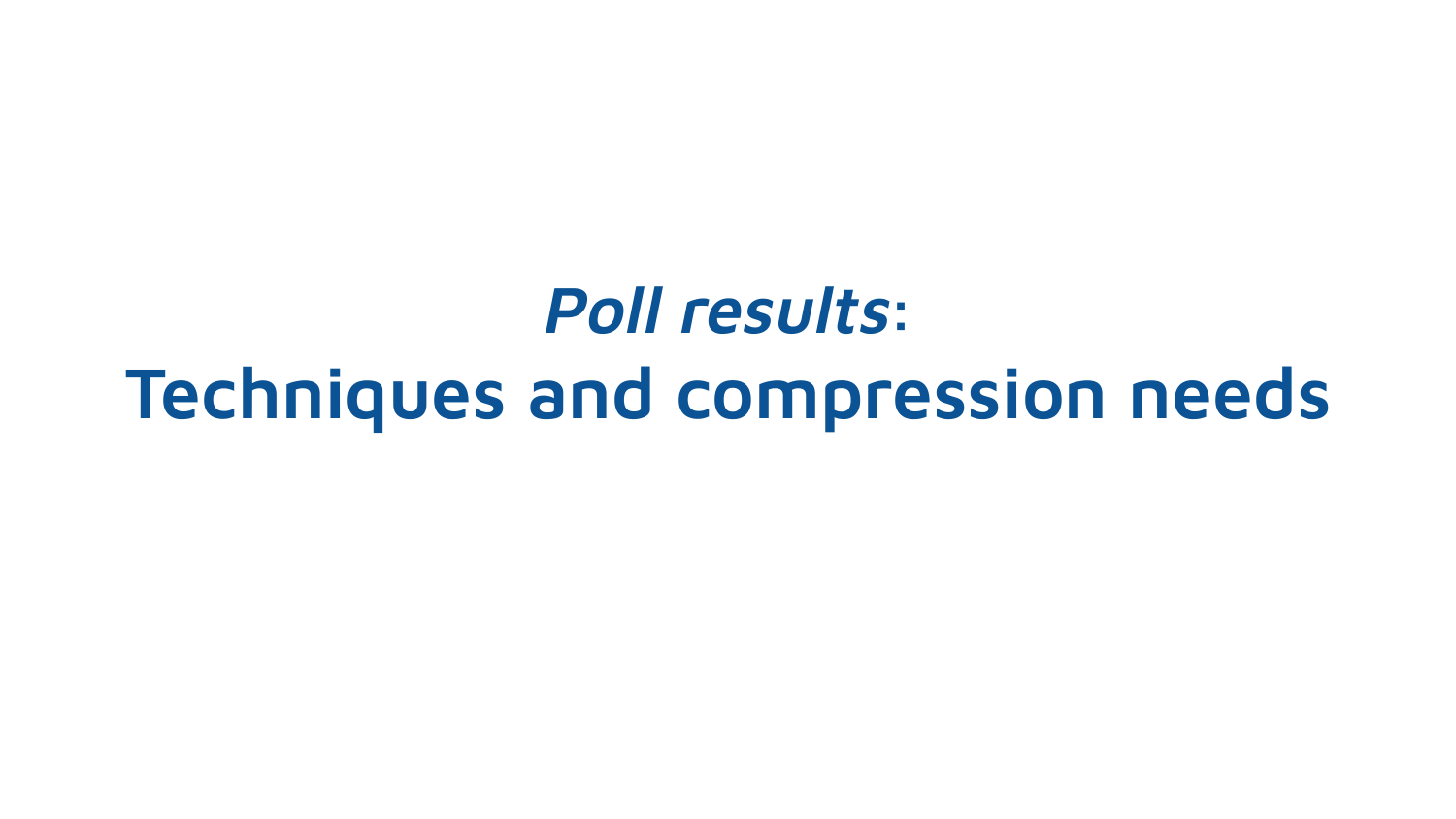### Prevision for data volume increase: 2020 - 2025

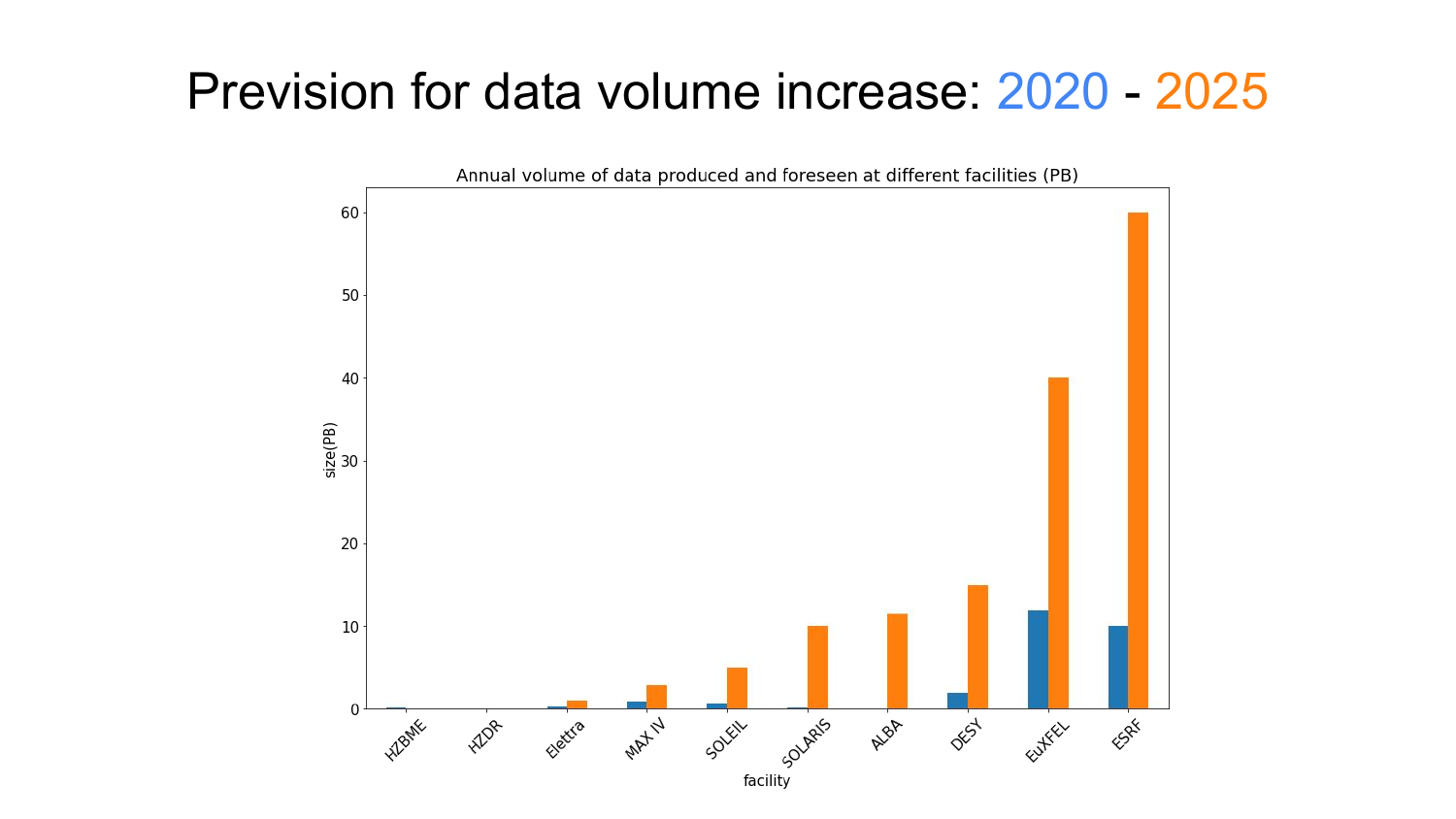### Highest sustained data rate (not buffered)

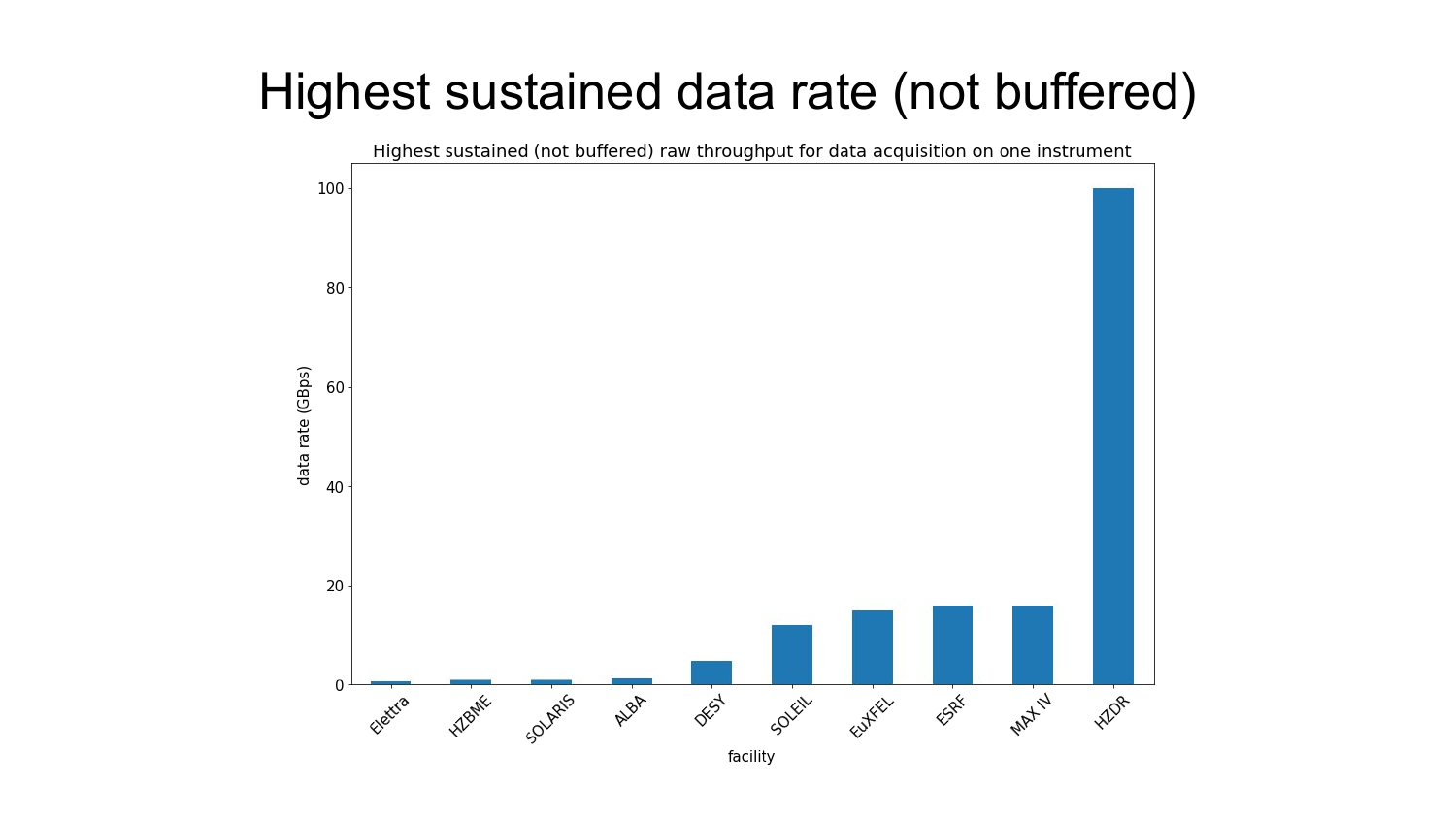### Compression ratio by technique, *achieved* vs *needed*

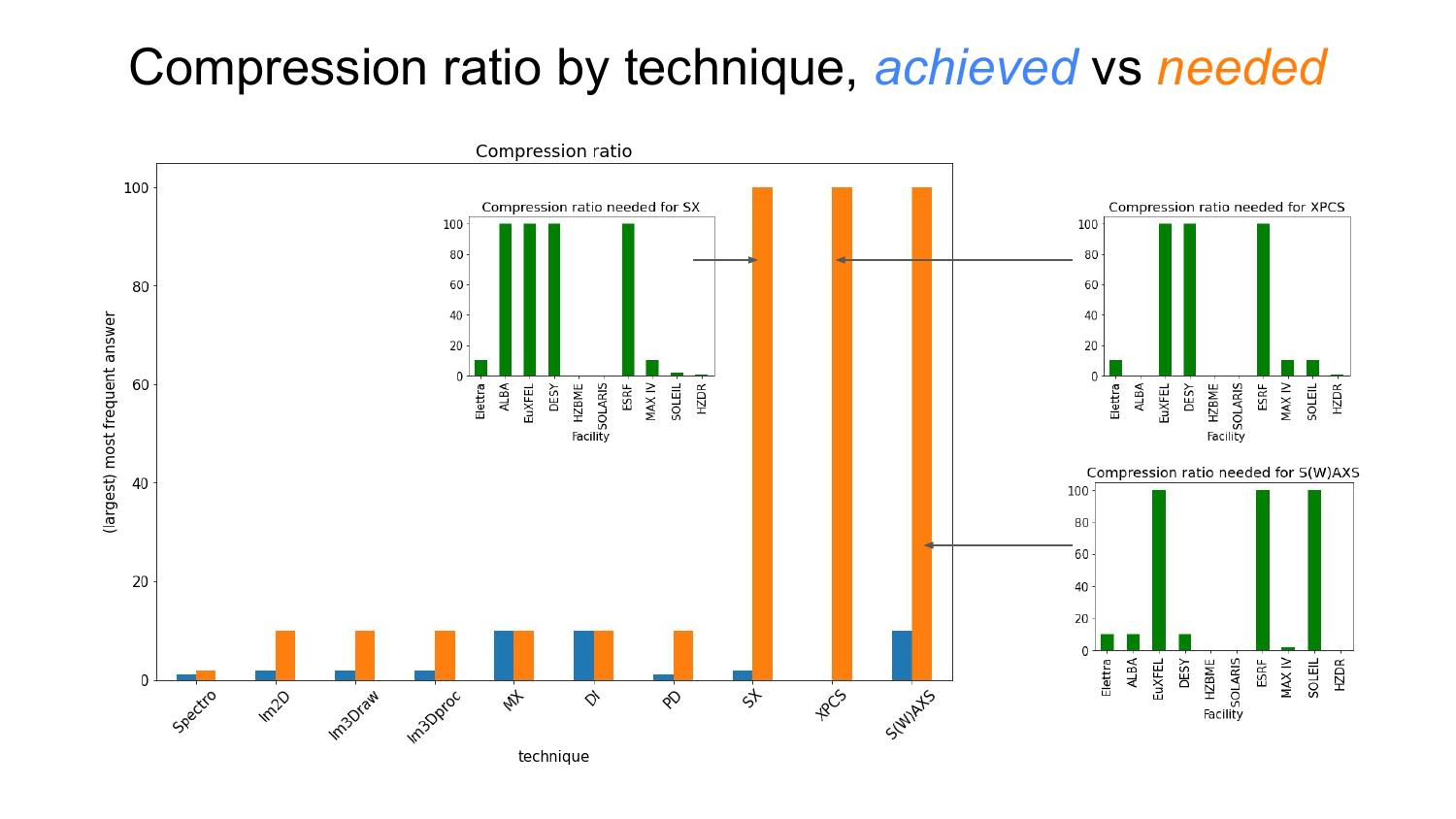### Compression ratio by technique

For the following techniques, what is the overall compression ratio (raw volume/archived volume) needed ? (overall=including compression, reduction and triage of data)

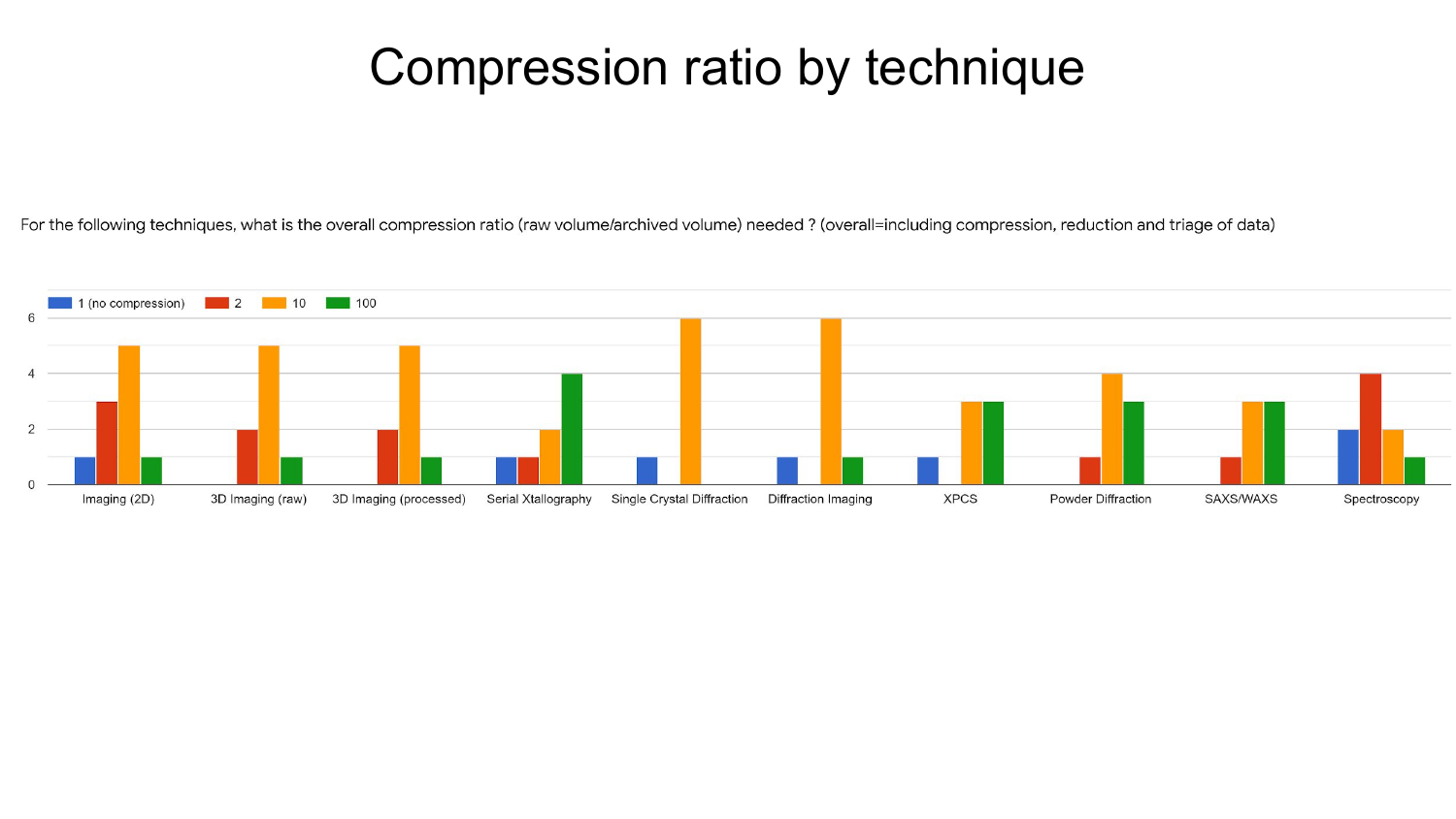Concerning data reduction / compression, what is really important?



Spectroscopy

Regarding compression, what is really important (multiple answers possible)

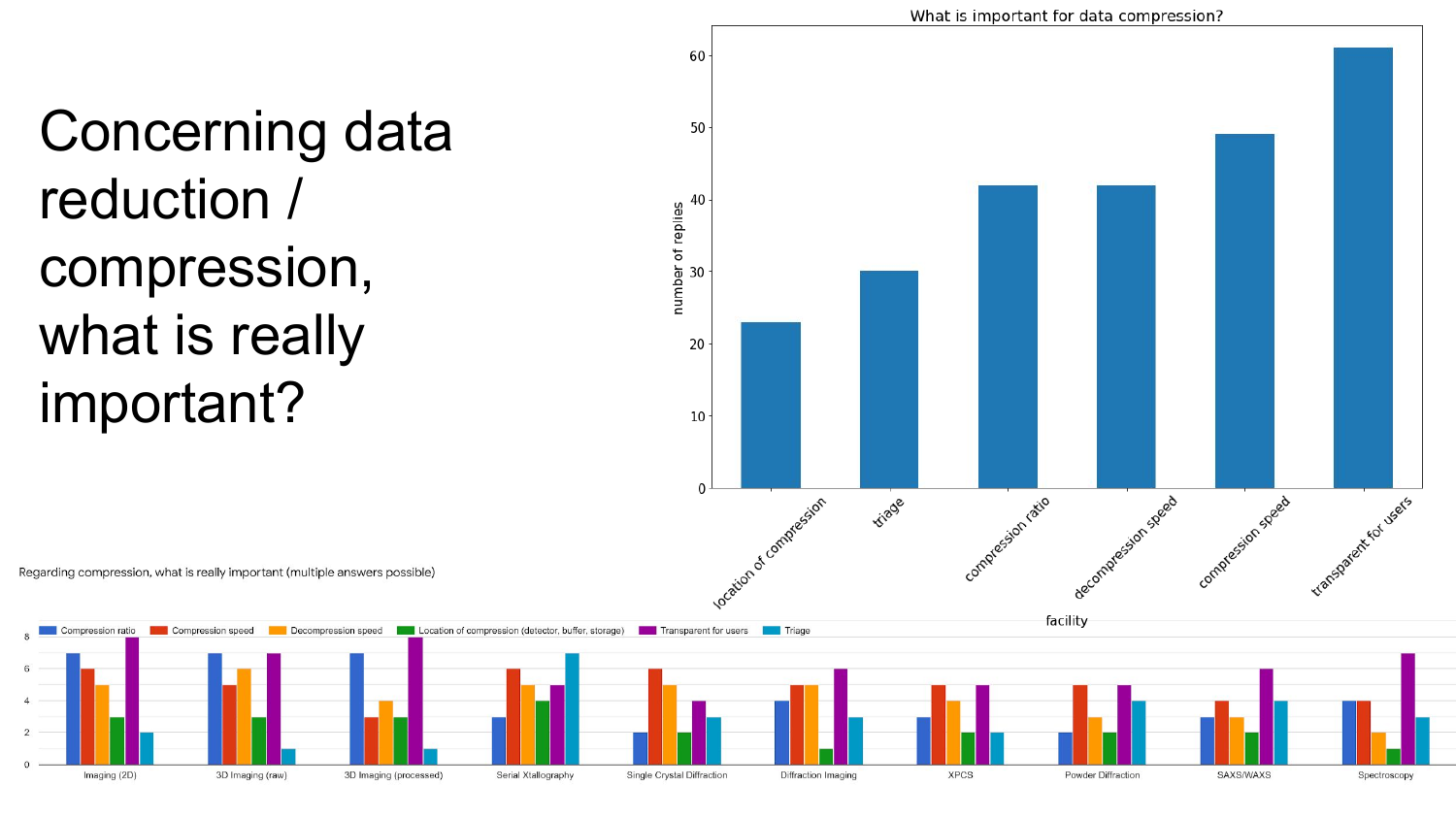### Methods needed, per technique

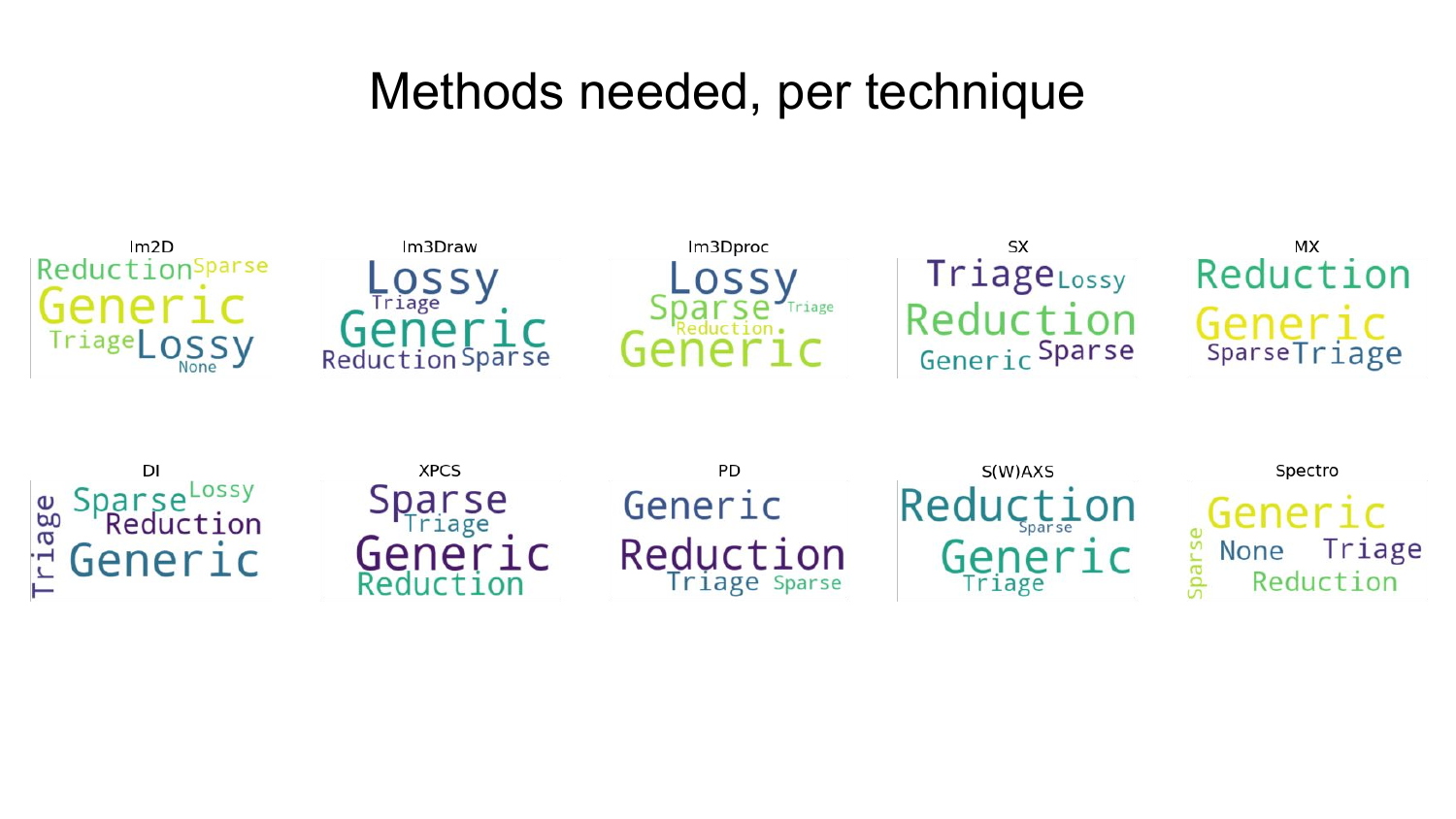## Other techniques mentioned

**Facility Technique**

Elettra XRF, Ptychography, CDI, and FEL based techniques for our FEL FERMI

ALBA cryo/material EM

EuXFEL Single particle imaging (SPI), X-ray cross-correlation analysis (XCCA), Scanning transmission X-ray microscopy (STXM)

HZBME SEM / FIB tomography

ESRF Note for powder/SAXS/WAXS: the switch between 10x and 100x compression corresponds to the choice of keeping the original images, or not. The reduction software is already in production.

MAX IV Event based data

SOLEIL The spectroscopy item gathers ARPES, absorption, and elastic and inelastic/resonant spectroscopy, which may have different requirements

 *NB : For the last 4 techniques listed in the first table above (ie. XPCS, powder diffraction, SAXS/WAXS, spectroscopy), the answer for the overall compression ratio needed is between two proposed values : the number indicated is the high value, only one choice being possible*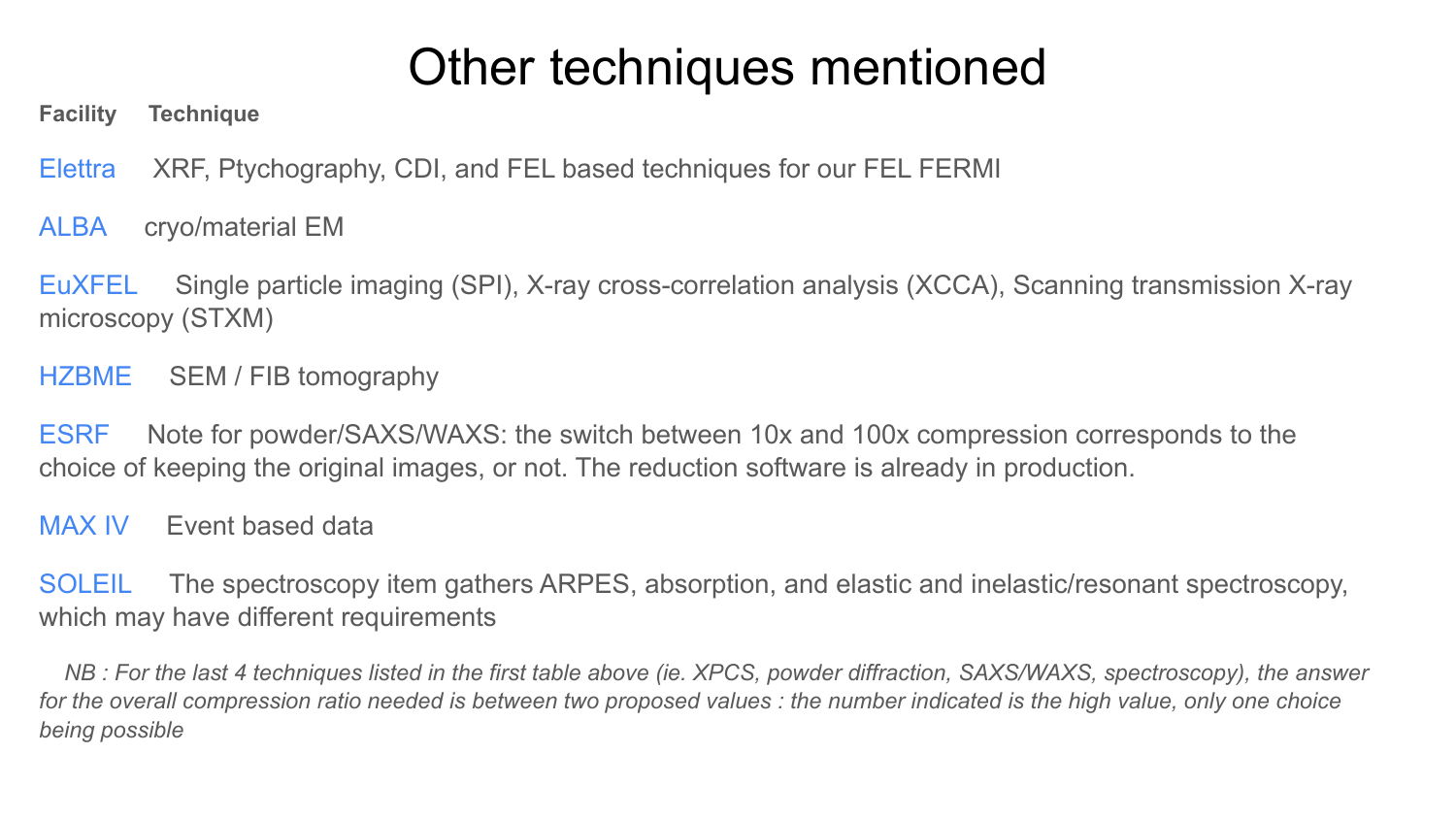# **Existing development efforts in your facility or collaborators**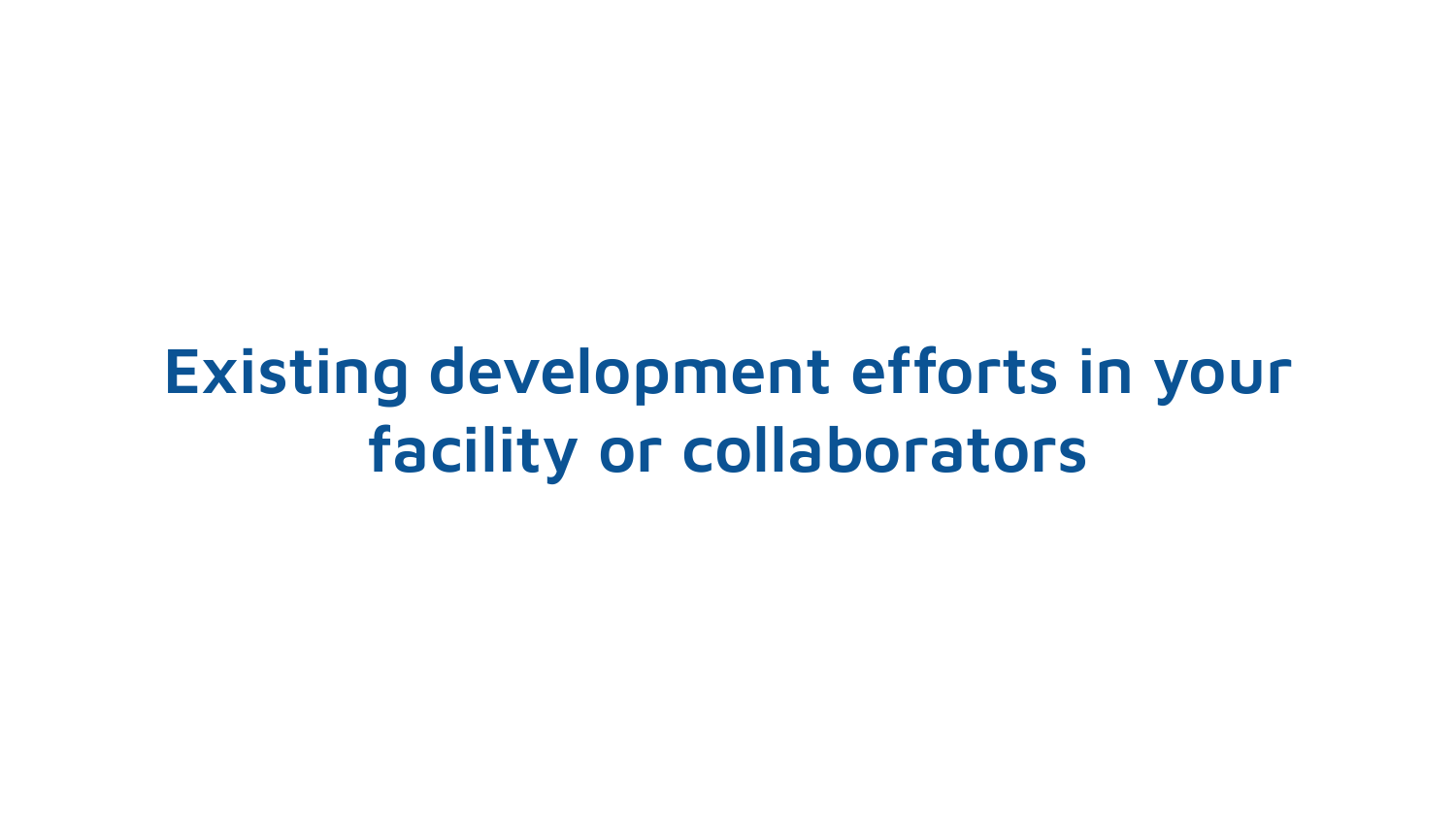#### *Which compression or data reduction software or library are you developing?*

**EuXFEL** Tools for marking/filtering dark frames in EuXFEL files, Python, Linux detector corrections, reduction & compression, Pyhon/C, Linux

- **ESRF Blosc (C)<https://github.com/Blosc/c-blosc>**  hdf5plugin (python):<https://github.com/silx-kit/hdf5plugin> Exploiting hardware compression (power9) pyFAI (2D->1D data reduction for SAXS, powder diffraction..) https://github.com/silx-kit/pyFAI dynamix (XPCS compression): https://github.com/silx-kit/dynamix (in development) powergzip (hardware gzip compression) <https://github.com/libnxz/power-gzip>
- **MAX IV** bitshuffle conda repackaging (python, C++): https://github.com/weninc/bitshuffle azint - python version of MATFRAIA (C++, python): <https://weninc.github.io/azint/> fpga azint (OpenCL, HLS, C++, python) (Intel, Xilinx): [https://www.esrf.fr/files/live/sites/www/files/events/conferences/2021/IFDEPS%20Virtual%20Thursdays%202021/2nd%20Thurs](https://www.esrf.fr/files/live/sites/www/files/events/conferences/2021/IFDEPS%20Virtual%20Thursdays%202021/2nd%20Thursday/5.1_Zdenek%20Matej_FlashTalk_pres_maxiv_zdenek.pdf) [day/5.1\\_Zdenek%20Matej\\_FlashTalk\\_pres\\_maxiv\\_zdenek.pdf](https://www.esrf.fr/files/live/sites/www/files/events/conferences/2021/IFDEPS%20Virtual%20Thursdays%202021/2nd%20Thursday/5.1_Zdenek%20Matej_FlashTalk_pres_maxiv_zdenek.pdf)
- **SOLEIL** No development. Multiple parallel LZ4, ZSTD calls are used from /dev/shm for high throughput. We rely on existing algorithms and prefer to use them as system calls/commands from within /dev/shm. This allows to use existing reduction/analysis software without modification of their source code, with maximum disk IO performance. In short, we recommend to copy data on the shared memory RAMdisk, compress/decompress there, and possibly treat the data in between. Compressed data can then be archived. Besides, SOLEIL data storage system natively includes LZ4 compression for all recorded files: compression/decompression is completely transparent to users.
- **HZDR** Using several existing libraries to engineer high-bandwidth low-latency pipelines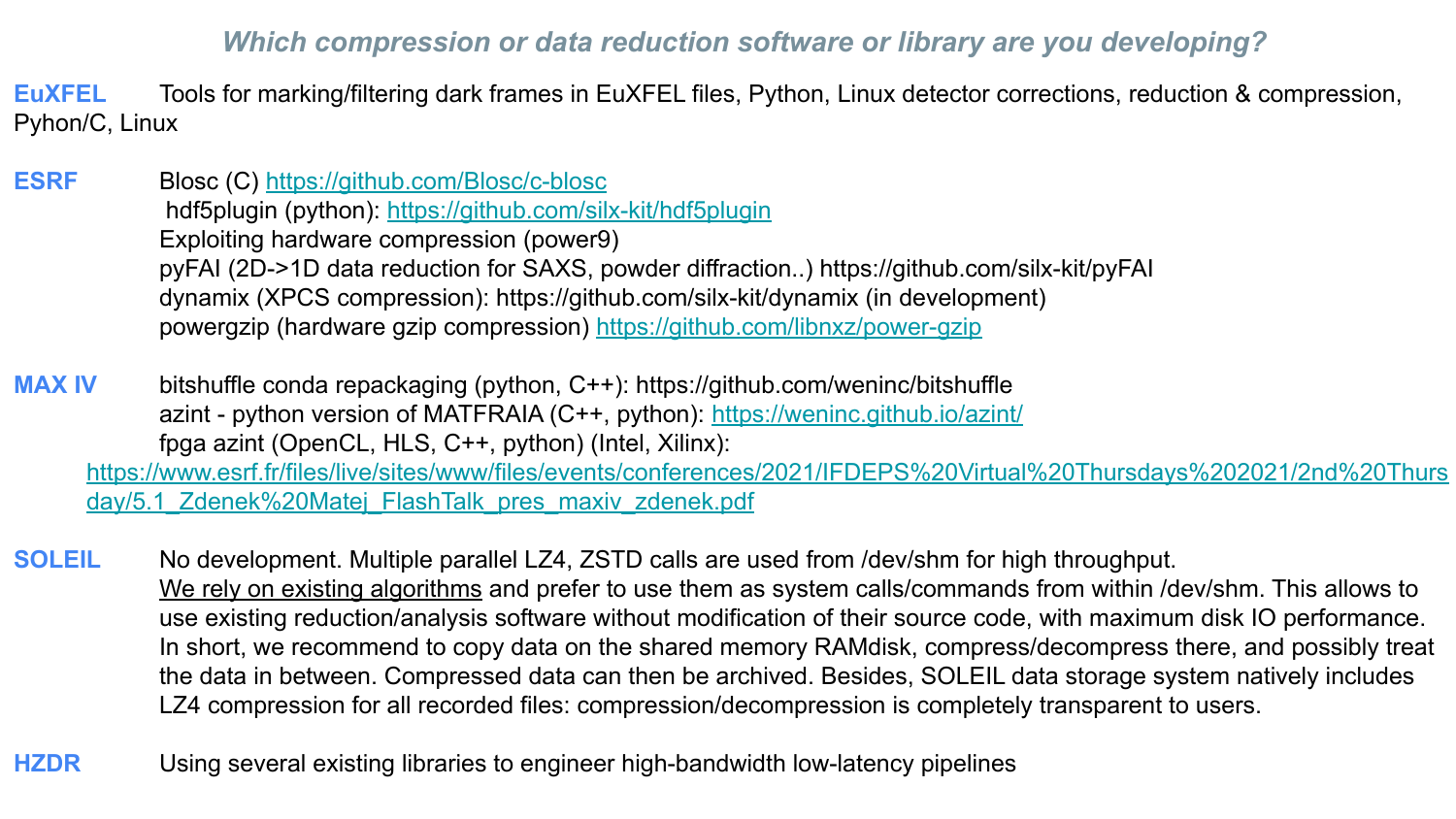*Analysis pipelines including compression, data reduction or triage steps already in use or under development*

- **EuXFEL** Tools to identify frames exposed with X-Rays, Python, Linux Batch Azimuthal Integration – framework for offline data transformation/reduction, Python, Linux EXtra-Xwiz – framework for SFX based on CrystFEL, Python, Linux EXtra-metro - pipeline for online analysis, Python, Linux OnDA - pipeline for online analysis (collaborators) Chitach/CrystFEL - pipeline for SFX offline analysis (collaborators)
- **DESY** Crystfel (analysis including indexing) <https://www.desy.de/~twhite/crystfel/> Cheetah (includes distinguishing good and bad images) <https://www.desy.de/~barty/cheetah/Cheetah/Welcome.html>
- **HZBME** Python, Fiji, IDL, Avizo
- **ESRF** serial Xtallography (pyFAI sparsification) azimuthal integration (pyFAI / dahu)

**MAX IV** A collaboration on FPGA based DAQ schema for synchrotron serial crystallography with a JungFRAU detector with Filip Leonarski (PSI): Xilinx FPGA with HLS, CUDA, Power9, FPGA data processing, bs-lz4 compression, HDF5

- **SOLEIL** MX beamlines use HDF5, HDF5plugins (Bitshuffle/LZ4), DIALS, XDS/Neggia, ADXV, Dectris ALBULA
- **HZDR** Object detection (instance segmentation) and tracking; Foreground background segmentation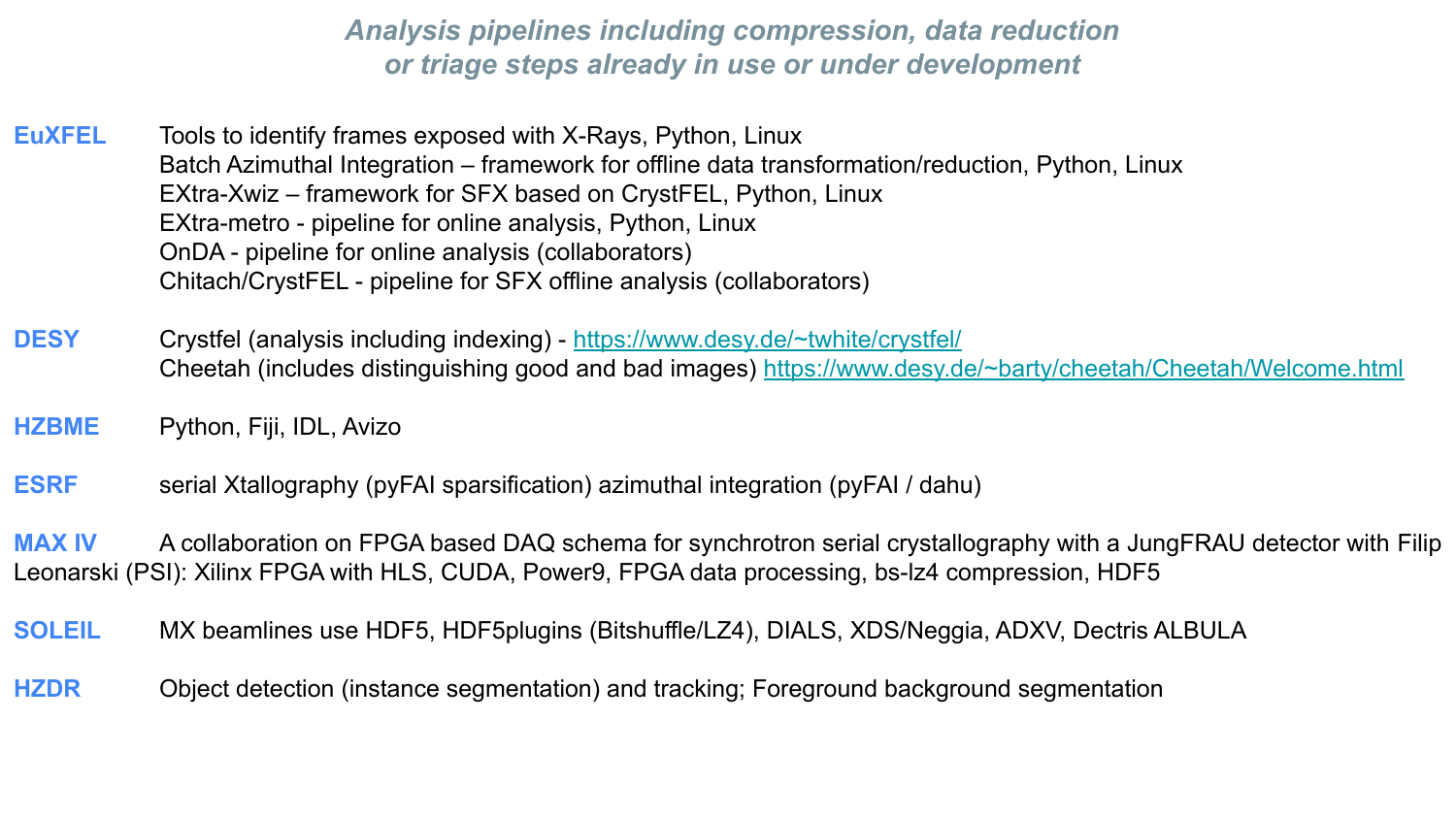#### *Validation software or scripts (providing metrics)*

**ESRF** Scripts for serial Xtallography (using XDS)

**MAX IV** jnbv: https://gitlab.com/MAXIV-SCISW/JUPYTERHUB/jnbv hdf\_pwrite3dc: https://github.com/zdemat/hdf\_pwrite3dc mstruct: https://github.com/xray-group/mstruct rectv (Iprec): [https://github.com/nikitinvv/rectv\\_gpu](https://github.com/nikitinvv/rectv_gpu) jupyter-notebooks testing and validation set: https://gitlab.com/MAXIV-SCISW/JUPYTERHUB/jupyter-notebook-validation/-/tree/master/notebook s/maxiv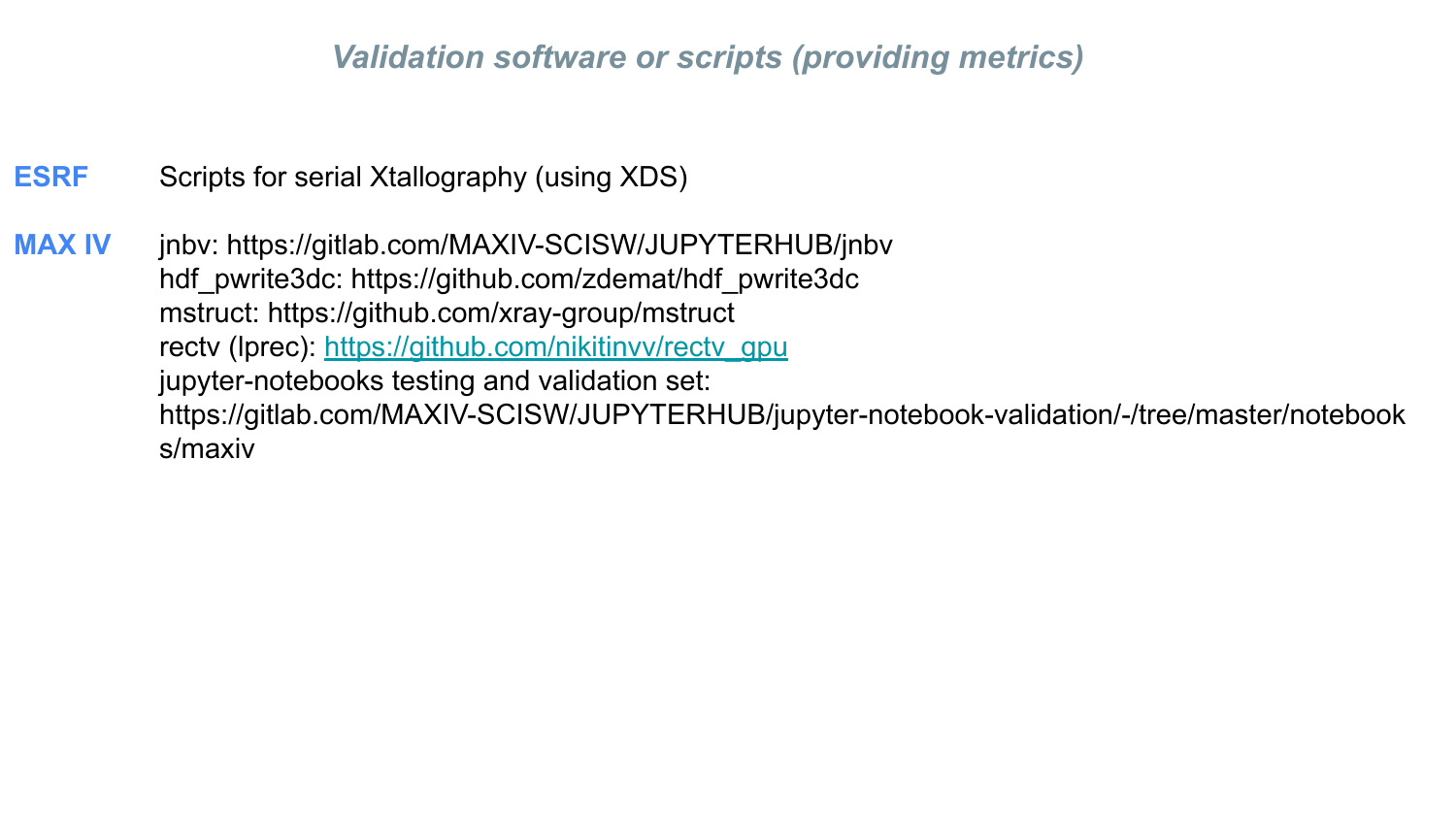# **Possible contributions for WP7**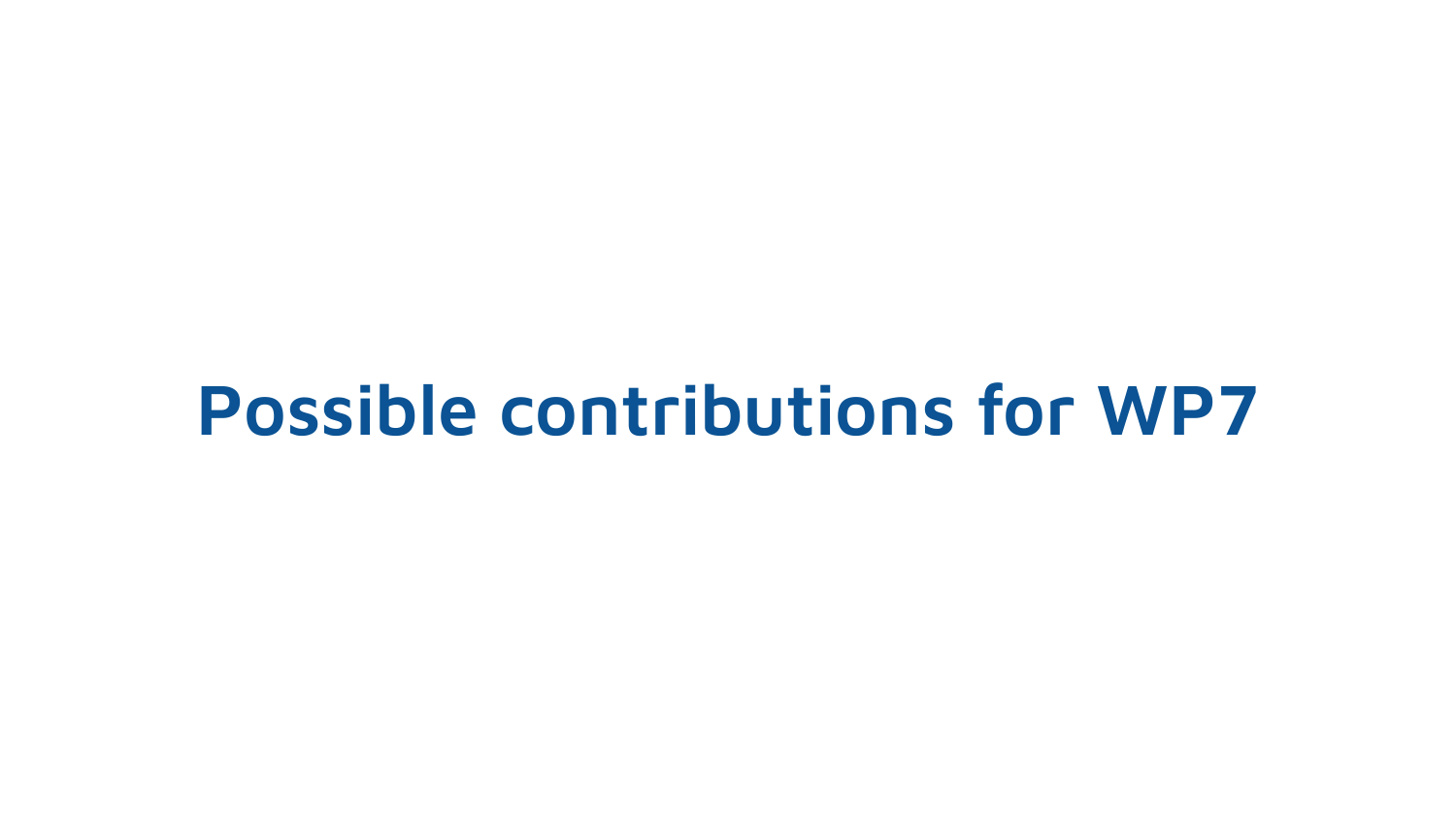#### *Provide open source tools for data compression / reduction*

**EuXFEL** Integration tool (azimuthal, along line), SAXS/WAXS, Spectroscopy, XPCS, Powder Diffraction, Python Dark/lit frames identification or signal characterisation - any, statistics, Python/C Peak/hit finding - SFX, Python/C Hit finding - SPI, Python/C Averaging/Moving averaging/Conditional averaging - SPI, Imaging, SAXS/WAXS, Spectroscopy, XPCS, Powder Diffraction, Python ML/AI for image clustering and classification (e.g. SPI)

**DESY** Existing tools for serial crystallography (continually being developed) Crystfel (analysis including indexing) - https://www.desy.de/~twhite/crystfel/ Cheetah (includes distinguishing good and bad images) - <https://www.desy.de/~barty/cheetah/Cheetah/Welcome.html>

**ESRF** hdf5plugin: extension to new compression codecs. Serial Xtallography on-the-fly reduction & compression (pyFAI, LIMA2) dynamix: sparse compression for XPCS, ...

**MAX IV** Thanks to adoption of Matrix based Azimuthal Integration (MATFRAIA) we are recently exploring various aspects of it, including in-cache coupled data decompression and reduction, FPGA pipelining with HLS and in particular we could be interested in compression/decompression on hw compute accelerators. This is also related somehow to general binning and histogramming algorithms.

 Further simplification of distribution of HDF5 compression filters is important for us, including non-python and Windows and MacOS users.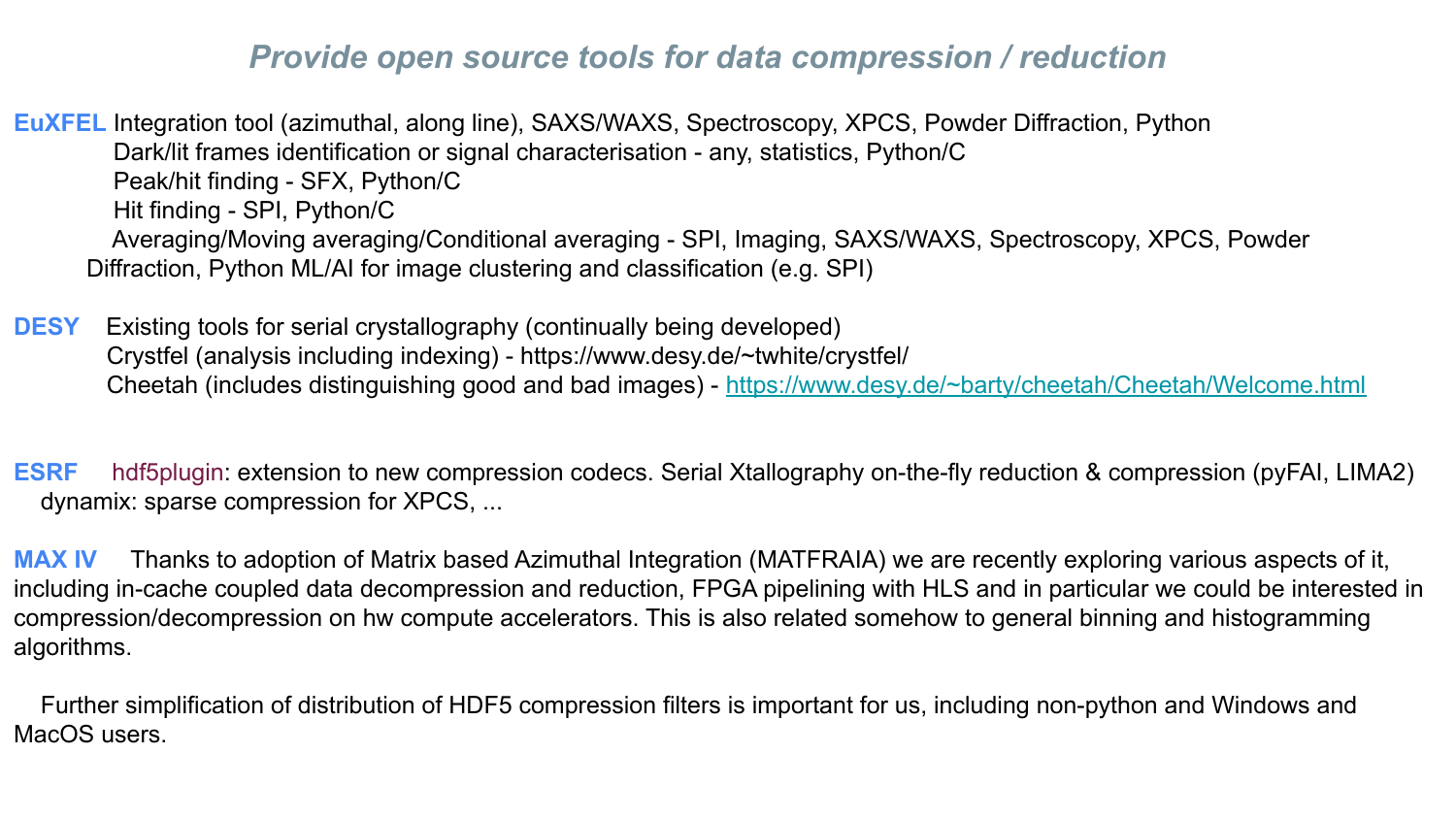### *Provide open-source tools/scripts for validation (metrics) on compressed data*

**EuXFEL** We are planning to

**ESRF** 2D/3D imaging with lossy compression schemes (JPEG2000/XC)

**MAX IV** - There is a set of jupyter-notebooks used for validation of analysis environments with CI on top of it. Compression & reduction & triage notebooks could be tested in a similar way.

- We have performance benchmarks mainly for parallel-HDF5 and direct chunk write. Maybe a reference system could be established as the performance depends on many external factors and it is difficult to have an absolute measure.
- We have expertise in powder diffraction with a possibility to modify statistical factors for complex situation when reduced data are correlated, i.e. do not follow assumed Poisson distribution.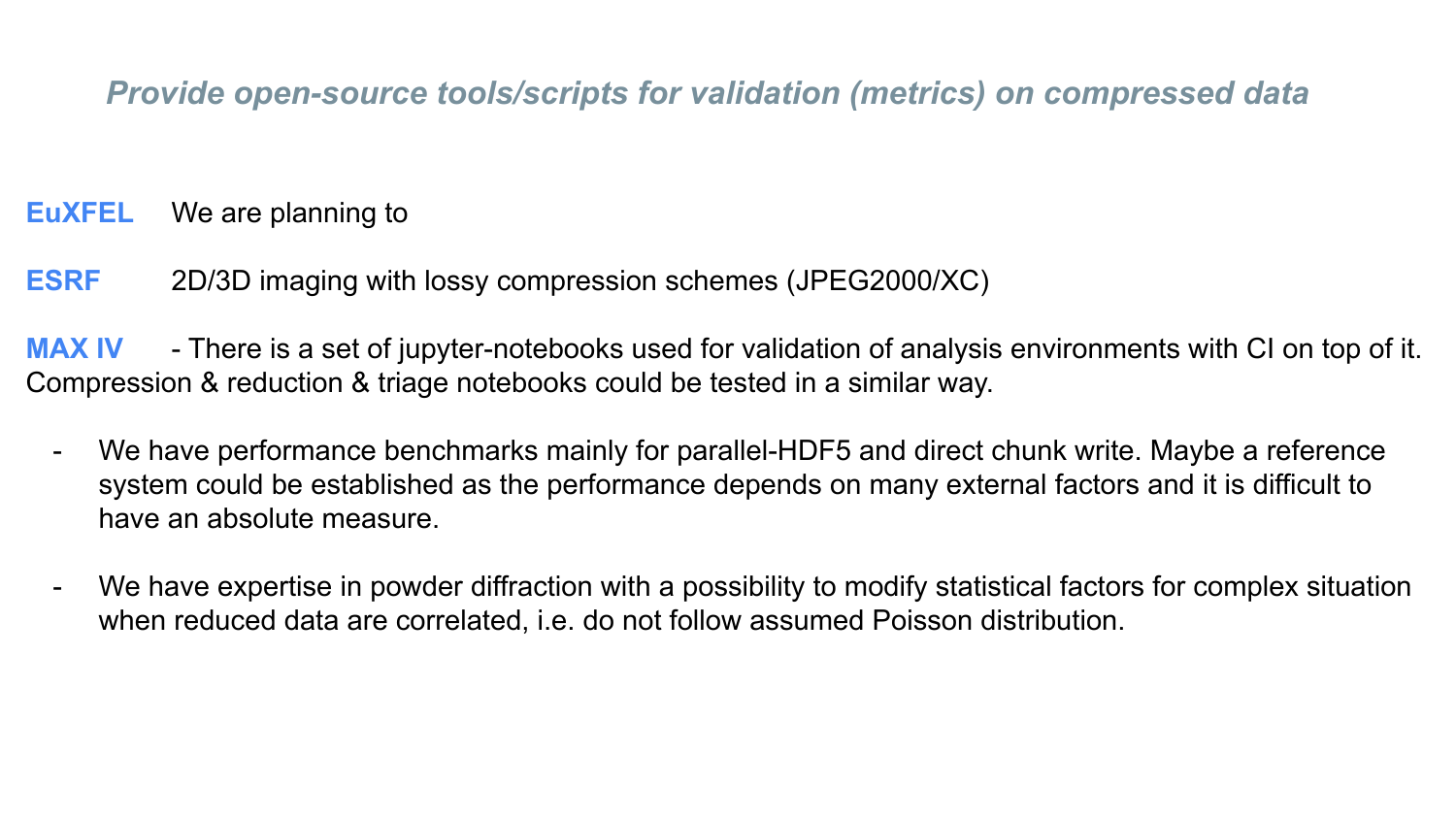- **ALBA** yes (serial crystallography, tomography)
- **EuXFEL** We are in process of identifying a few data sets
- **DESY** I expect we could provide use-case datasets for most synchrotron techniques by request to the appropriate beamline
- **HZBME** Tomography datasets, synchrotron, neutron and SEM/FIB
- **ESRF** 2D imaging 3D imaging (raw & and phased projections) 3D imaging XPCS etc (open data available from<http://data.esrf.fr>)
- **MAX IV** ExPaNDS reference datasets:<https://doi.org/10.5281/zenodo.4558708> Tomobank: https://tomobank.readthedocs.io Open Datasets indexed by OpenAIRE: <https://explore.openaire.eu/search/find/research-outcomes?type=%22datasets%22>

or B2FIND: <http://b2find.eudat.eu>

- **SOLEIL** Serial Xtallography (PX Beamlines)
	- SAXS (SWING Beamline)
	- 3D Imaging (processed) Tomography (PSICHE and ANATOMIX Beamlines)
	- Powder diffraction (CRISTAL Beamline)
	- 3D Imaging and spectroscopy (NANOSCOPIUM Beamline)

**HZDR** ROFEX data, PiconGPU data

Input from Workshop 11Oct.

https://cxidb.org

### *Provide use-case datasets*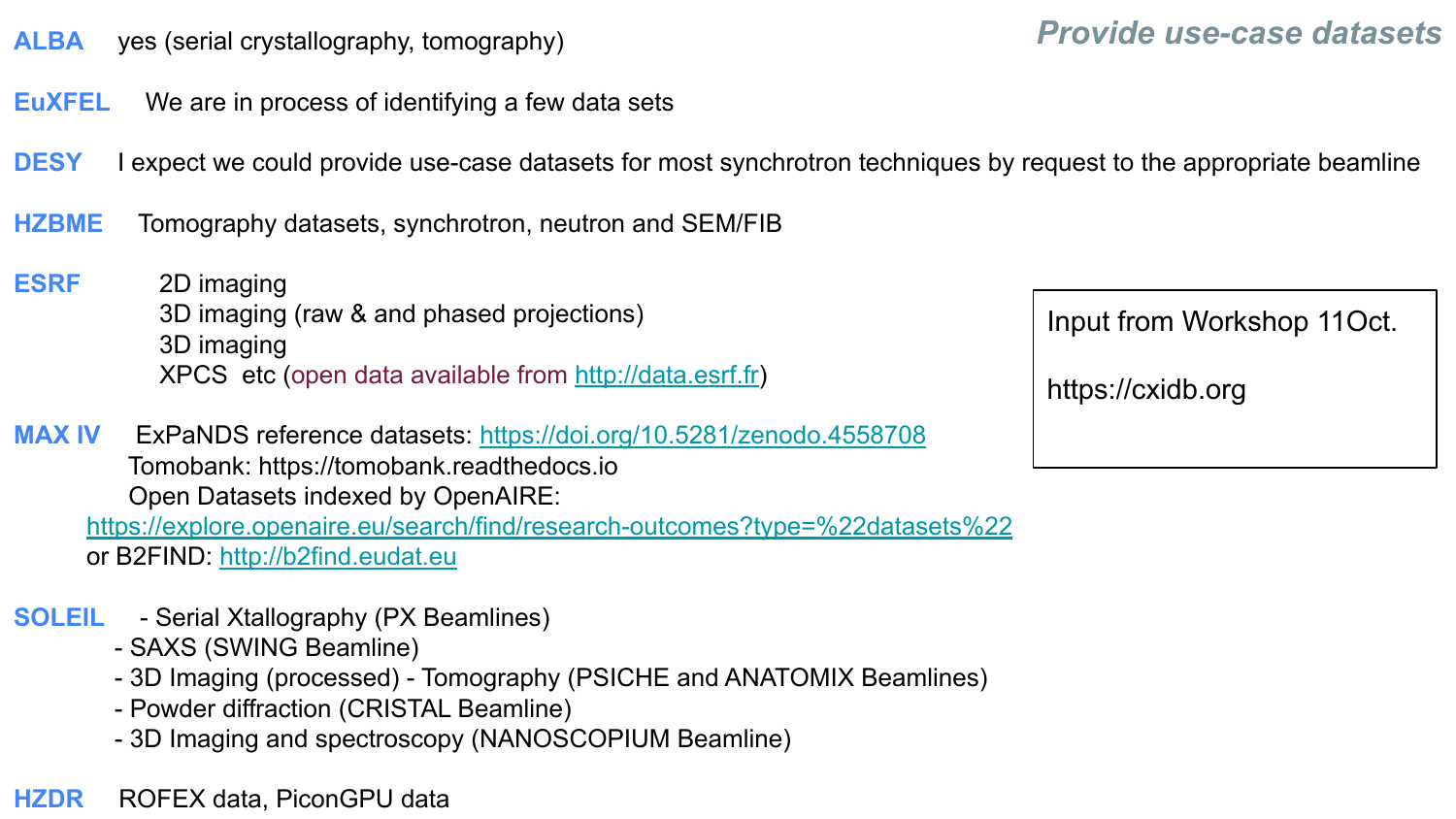#### **ALBA** yes

**EuXFEL** We plan to provide

**DESY** Serial crystallography community We have the usual variety of experiments at PETRA, and could naturally approach any experiment for feedback

We have other institutes onsite specialising in particular techniques: Protein crystallography at EMBL, 3D imaging at HZG

**HZBME** Yes, radiography and tomography, energy research, paleontology research, plant research

- **ESRF** 2D/3D Imaging: study of JPEG{2000,XL} compression schemes Serial Xtallography (mostly handled internally)
- **MAX IV** Full field tomography & Imaging Synchrotron serial crystallography
- **SOLEIL** Users' feedback: needs for large volume data transfer

**HZDR** Transparent integration in downstream processing in analysis pipelines (jupyter, matlab, fiji, etc.)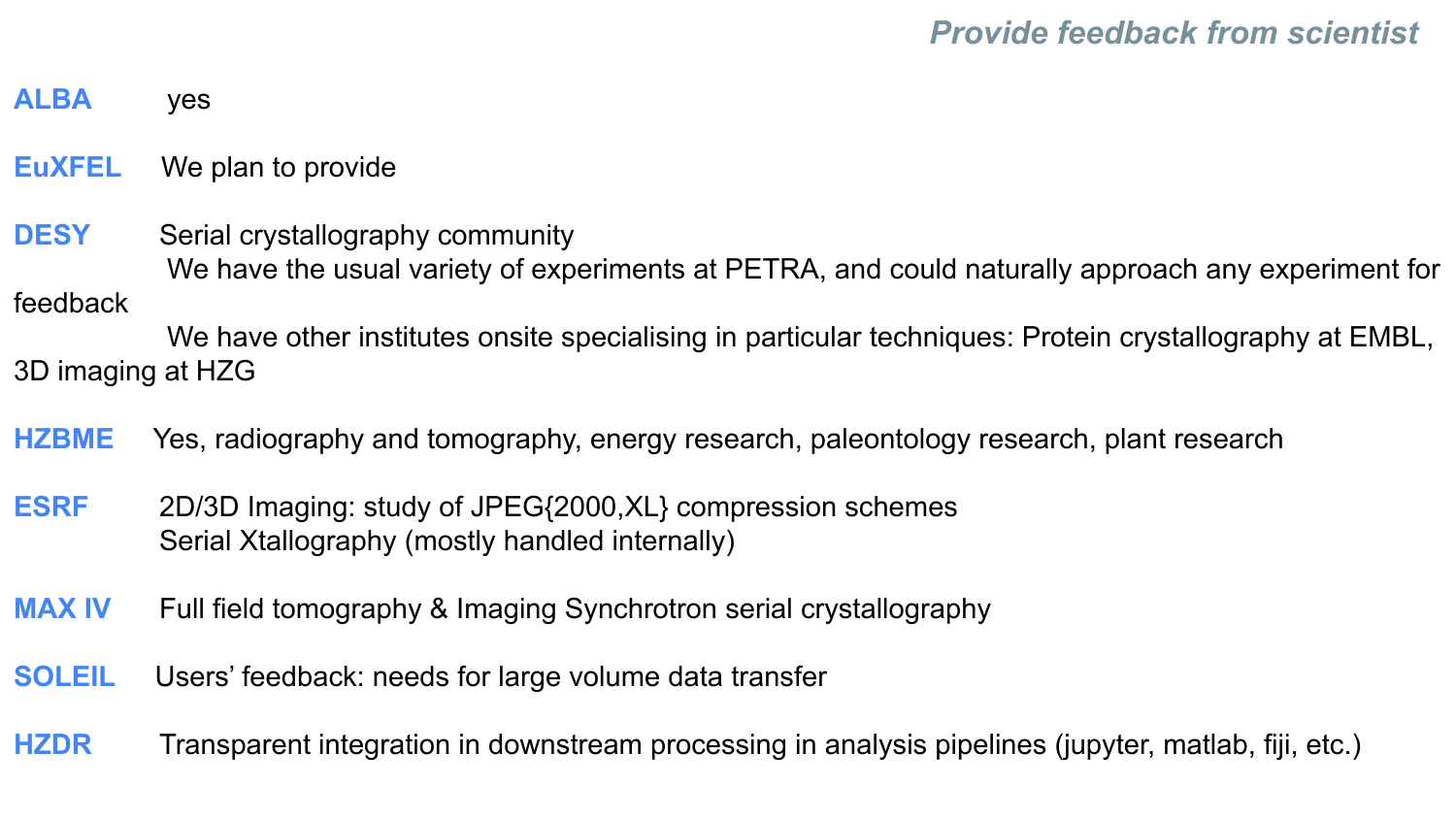# **Summary / next steps**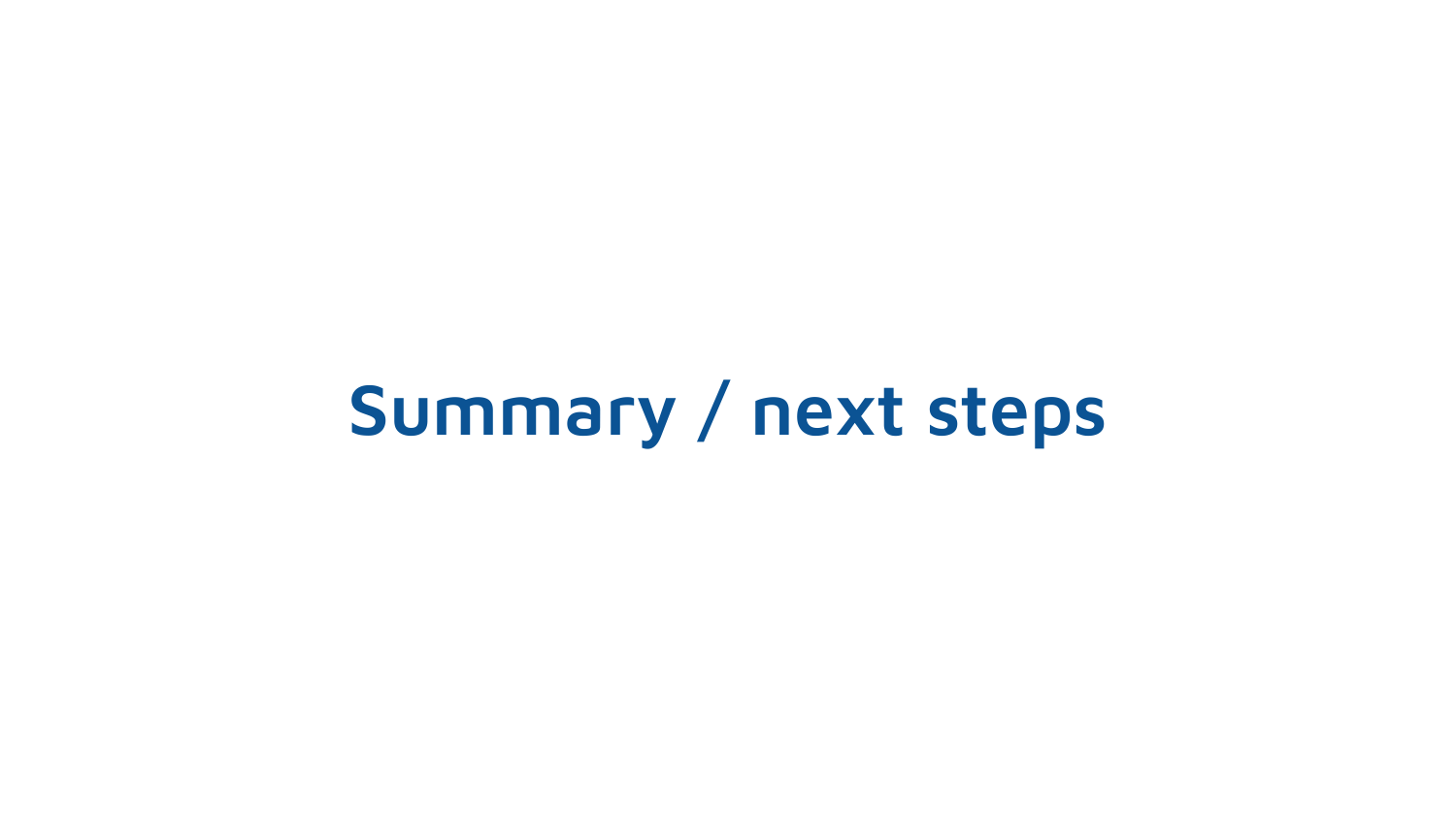# Highlight technique #1: tomography

- Largest data volume, high need for compression, high throughput
- Will (likely) be the focus of most of the work
- Work on compression of:
	- raw images (projections)
	- phased projections
	- 3D volume
- Various compression schemes: **lossy** or not
- The resulting images / volumes are given to the community, so it is essential that the methods used are accepted and as transparent as possible
- The acceptability of lossy compression schemes is the most difficult to evaluate, especially if we aim to archive only lossy-compressed images (irreversible). How can this be discussed within the community ?
- Upcoming seminar on the topic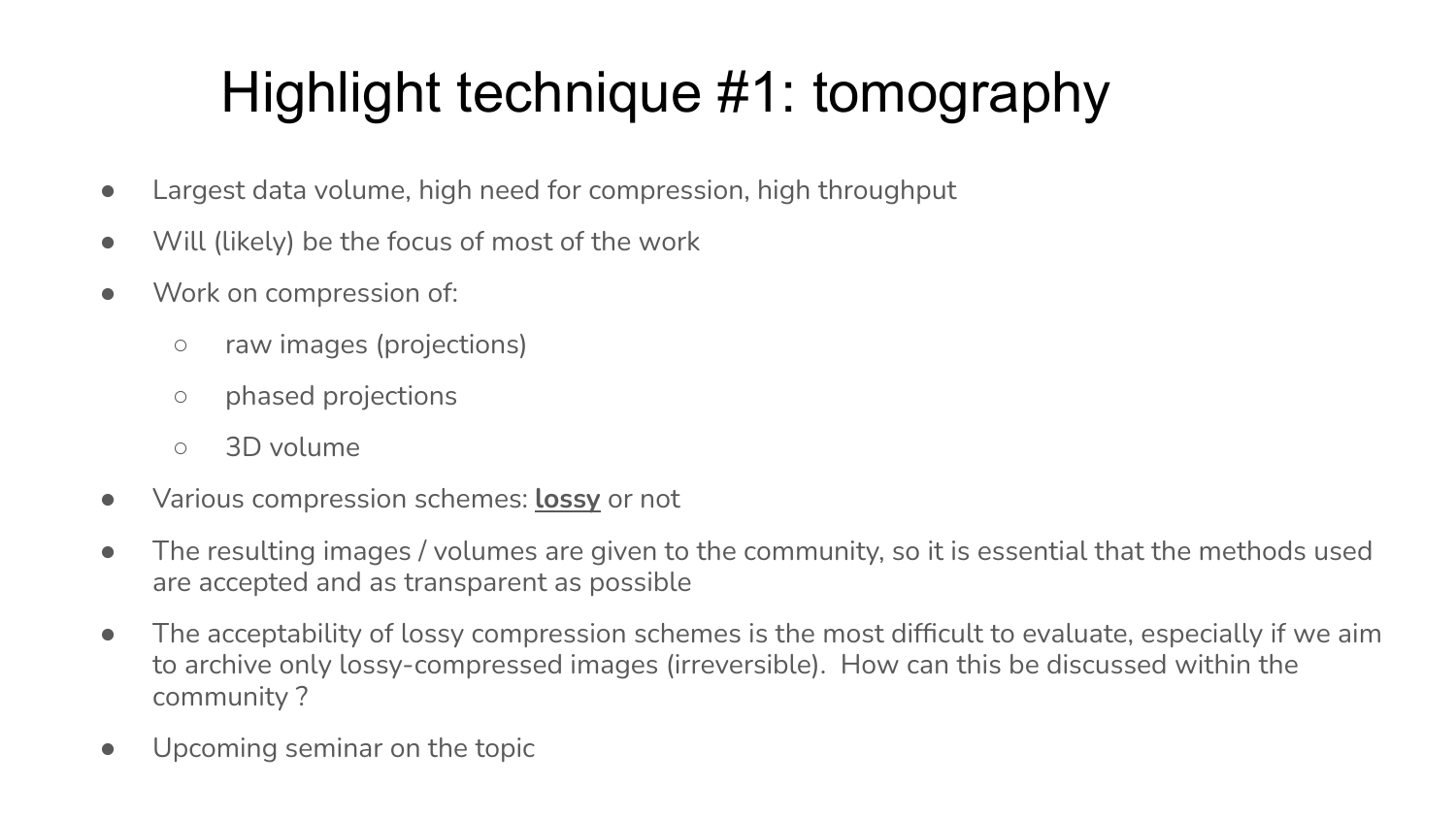# Highlight technique #2: serial Xtallography

- Very large raw data and throughput (16 Gbyte/s)
- Need on-the fly compression / reduction schemes with HPC solutions
- Not all facilities
- Solutions need to be tailored to facilities (high-throughput pipeline)
- End users do not see the compressed images. Only reduced data & the resulting model.
- Another seminar to be given to present solutions currently developed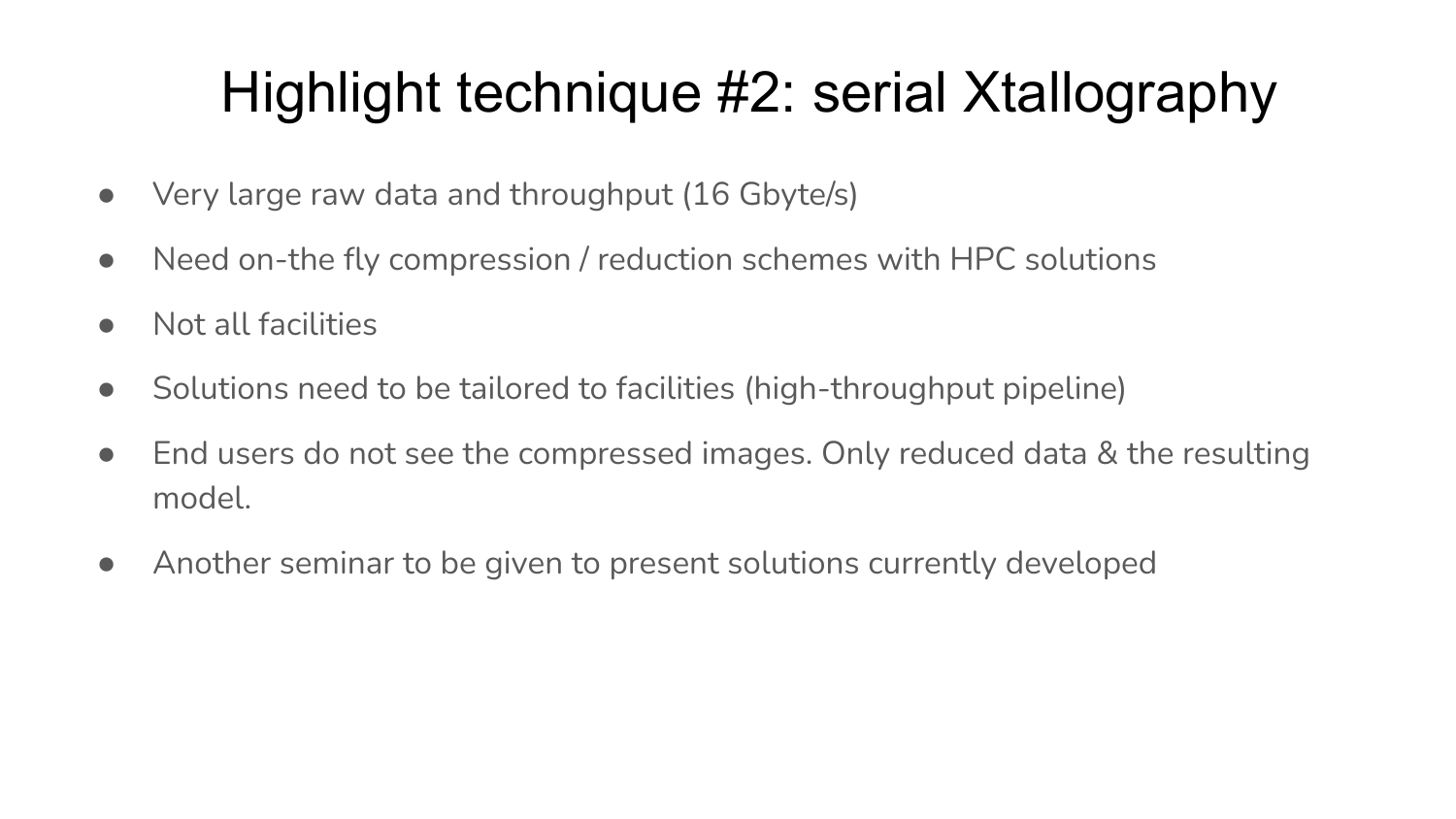## Other techniques

- Powder diffraction / SAXS
	- Large raw data, but almost always reduced
	- Reduction schemes (2D->1D) have been established for a long time. 2D data is (mostly) irrelevant to end users
	- We can compare existing solutions/pipelines
	- Open question: do we need to keep raw data ?
- XPCS:
	- Need sparsification for the most efficient compression
- Spectroscopy:
	- Little demand for compression. Community is annoyed enough by hdf5 so generic, transparent compression should be enough
- MX, single crystal diffraction...